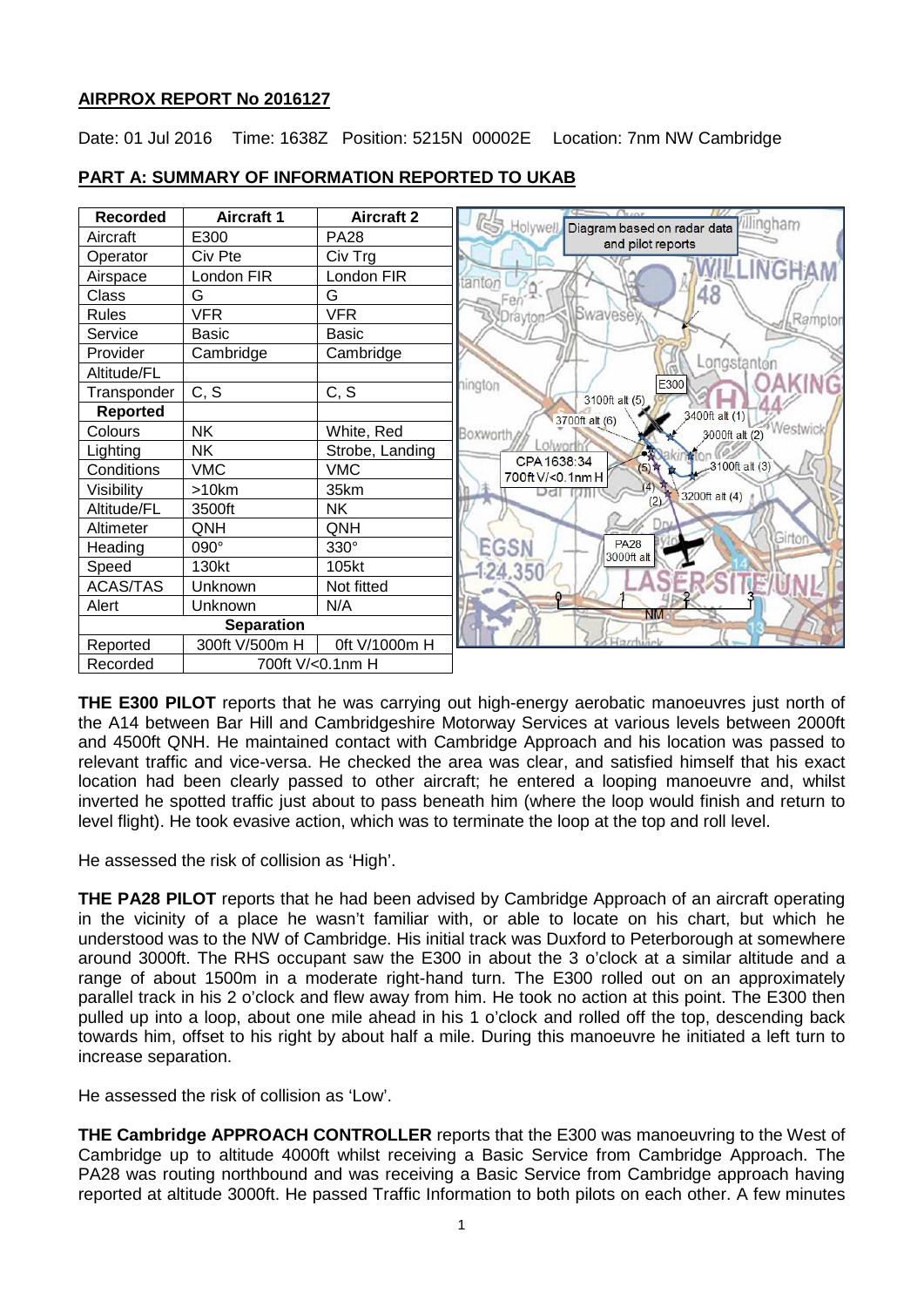later, the E300 reported that he had to roll out of a manoeuvre to avoid North-Westbound traffic at 3500ft. He looked at the ATM in the VCR and strongly suspected that the aircraft in question was the PA28. The pilot of the E300 called the tower on landing and said he wished to file an Airprox.

#### **Factual Background**

The weather at Cambridge was recorded as follows:

METAR EGSC 011520Z 24014KT 9999 FEW037 19/09 Q1006

#### **Analysis and Investigation**

### **CAA ATSI**

The Cambridge controller was operating in the tower and providing a combined Aerodrome and Approach Control Service. Although the controller had a functioning Aerodrome Traffic Monitor, this is not authorised to provide surveillance-derived traffic information to aircraft. The controller was also emphasising the lack of radar to those aircraft contacting them on the approach frequency. The E300 was carrying out "high-energy aerobatics" approximately 7nm to the northwest of Cambridge, observed to be manoeuvring at levels between FL034 and FL048 (3265- 4665ft Cambridge QNH), and in receipt of a Basic Service from Cambridge Approach.

At 1634:10 the PA28 pilot contacted Cambridge Approach, passing his position, routing and level (reported as 3000ft) and requested a Basic Service, which was agreed by the Cambridge controller.

At 1634:40 the controller passed traffic information to the PA28 on the E300, advising them that it was operating in the vicinity of Bar Hill, 5nm to the west of Cambridge, and up to 4000ft.

At 1634:50 the controller passed traffic information to the E300 on the PA28, advising them that this aircraft was to the south-west of Cambridge, northbound at 3000ft. The E300 acknowledged this, confirming that they would maintain a good look-out (Figure 1).



Figure 1 – Swanwick MRT – 1634:50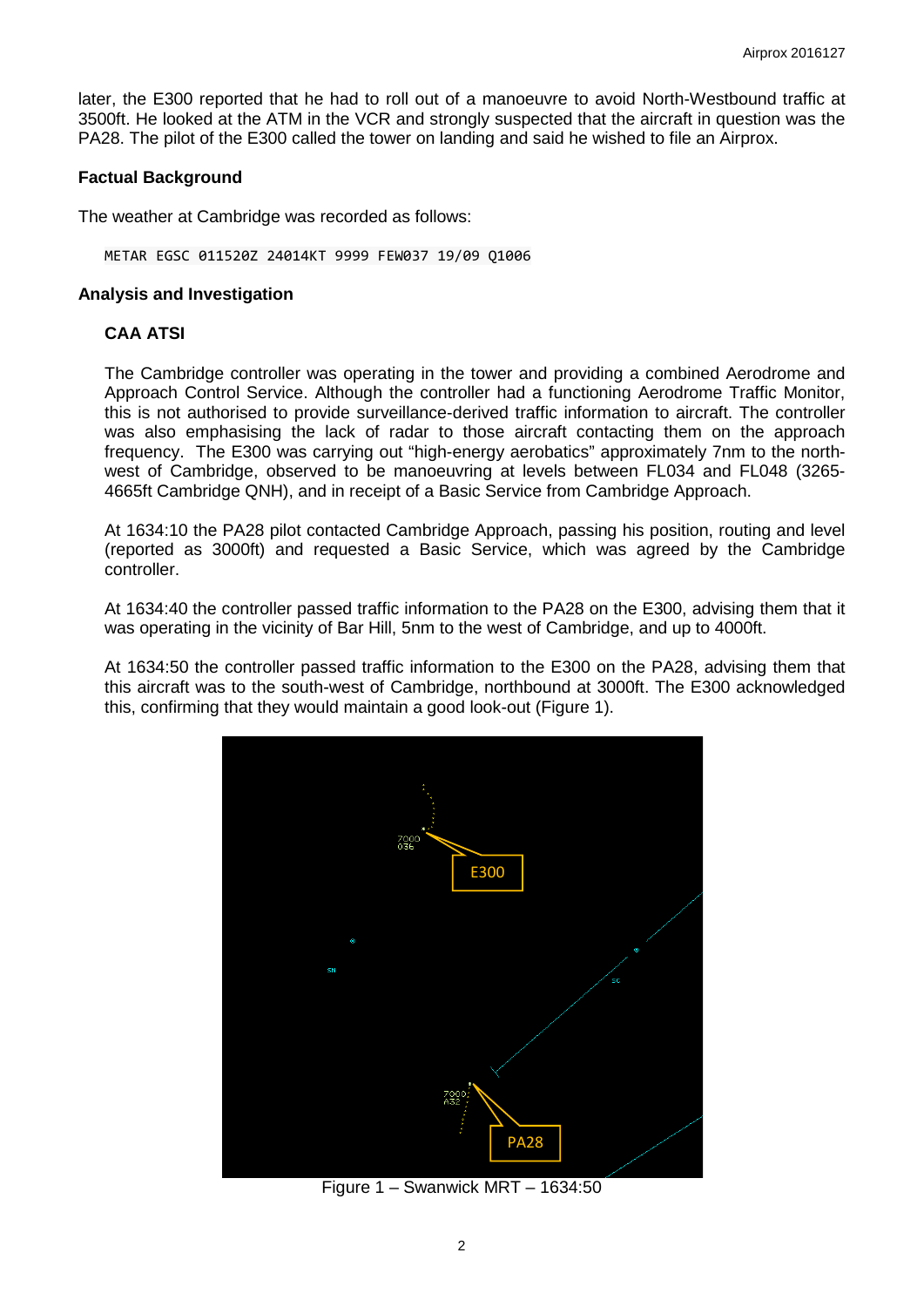At 1638:15 the E300 was observed having completed a manoeuvre taking it as high as FL048 before descending to FL035/034 tracking south-east and then southbound (Figure 2 at 1638:15).



Figure 2 – Swanwick MRT – 1638:15 Figure 3 – Swanwick MRT – 1638:23

The E300 then made a turn to the right, towards, and placing it within 0.4nm laterally and 100ft vertically of the PA28 (Figure 3 at 1638:23). The report from the pilot of the PA28 indicated that somewhere around this point they acquired and then maintained visual contact with the E300 through to the end of its next manoeuvre. The E300 was observed to pull ahead of the PA28 (Figures 4 & 5), before commencing a further climb.



Figure 4 – Swanwick MRT – 1638:36 Figure 5 – Swanwick MRT – 1638:43

Having passed FL038 in a rapid climb, the radar replay then showed the E300, now at FL042, turning onto a reciprocal track and back towards the opposite direction PA28, (Figure 6 at 1638:50). The report from the pilot of the E300 stated that they were completing a looping manoeuvre, at the top of which they sighted the PA28 below.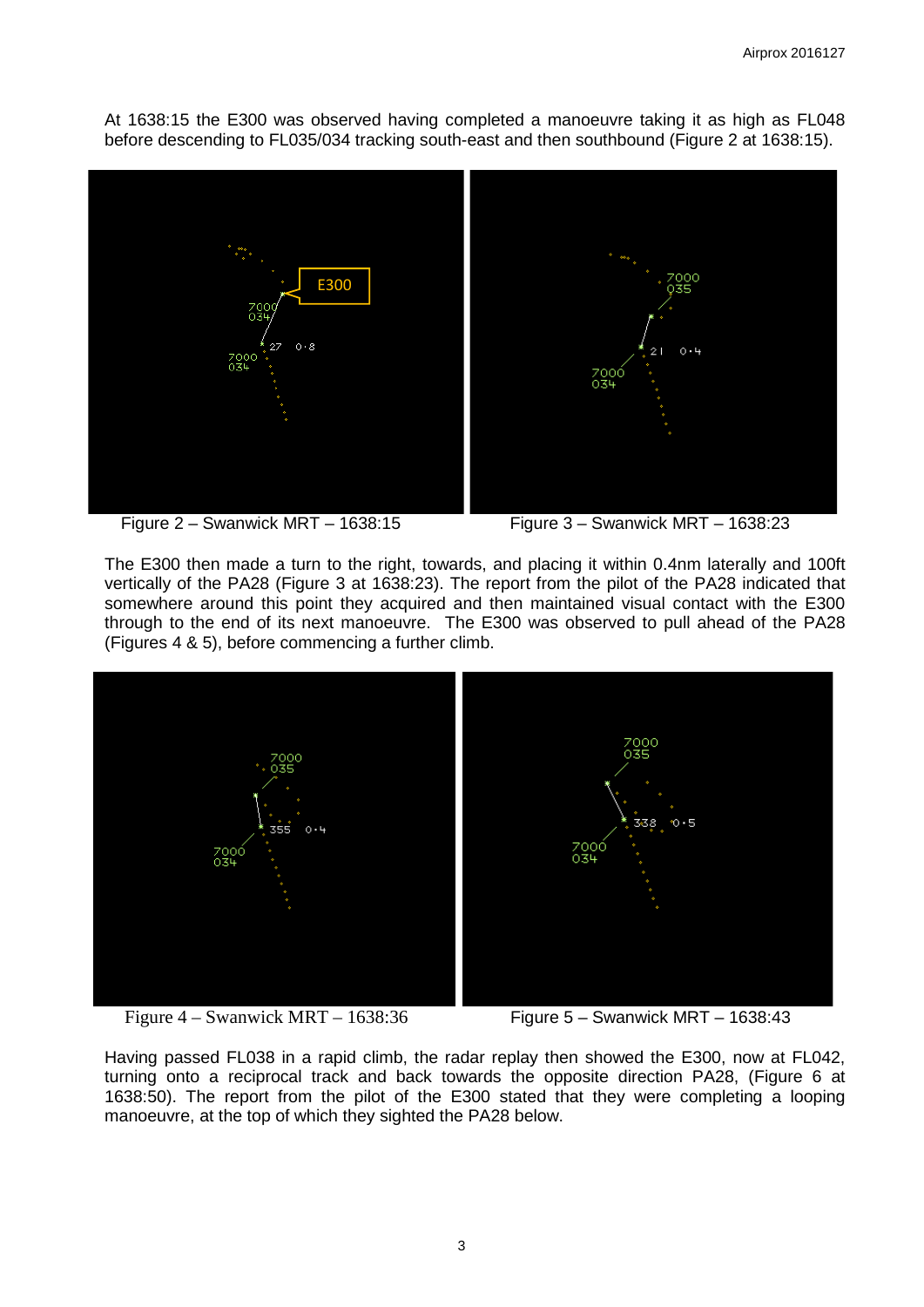



CPA was at 1638:54, with a minimum distance of <0.1nm laterally and 700ft vertically (Figure 7) with both pilots reporting taking action to either avoid or to increase separation from each other.

Both aircraft were operating VFR in Class G airspace, and as such the pilots were responsible for their own collision avoidance.

### **UKAB Secretariat**

The E300 and PA28 pilots shared an equal responsibility for collision avoidance and not to operate in such proximity to other aircraft as to create a collision hazard<sup>[1](#page-3-0)</sup>. If the incident geometry is considered as converging [in the early stages of the encounter] then the PA28 pilot was required to give way to the  $E300^2$  $E300^2$ . If the incident geometry is considered as head-on or nearly so [in the latter stages of the encounter] then both pilots were required to turn to the right<sup>[3](#page-3-2)</sup> [accepting] that the E300 was inverted at this point].

## **Summary**

An Airprox was reported when an E300 and a PA28 flew into proximity at 1638 on Friday 1<sup>st</sup> July 2016. Both pilots were operating under VFR in VMC, both pilots in receipt of a Basic Service from Cambridge Approach.

## **PART B: SUMMARY OF THE BOARD'S DISCUSSIONS**

Information available consisted of reports from the pilots of both aircraft, transcripts of the relevant RT frequencies, radar photographs/video recordings, reports from the air traffic controllers involved and reports from the appropriate ATC and operating authorities.

The Board began by looking at the actions of the PA28 pilot and agreed that it was unfortunate that the pilot could not find Bar Hill on his map in order to positively identify the area in which the E300 was operating. Notwithstanding that Cambridge ATC had provided a generic location report for Bar Hill based on a bearing and distance from Cambridge airport, members opined that the PA28 pilot could have requested more information from ATC as to Bar Hill's location in order to improve his situational awareness regarding the aerobatic E300. Furthermore, as a matter of good airmanship, they felt that the PA28 pilot could have in any case altered his routing to increase the separation from

<span id="page-3-2"></span><span id="page-3-1"></span>

<span id="page-3-0"></span><sup>&</sup>lt;sup>1</sup> SERA.3205 Proximity.<br><sup>2</sup> SERA.3210 Right-of-way (c)(2) Converging.<br><sup>3</sup> SERA.3210 Right-of-way (c)(1) Approaching head-on.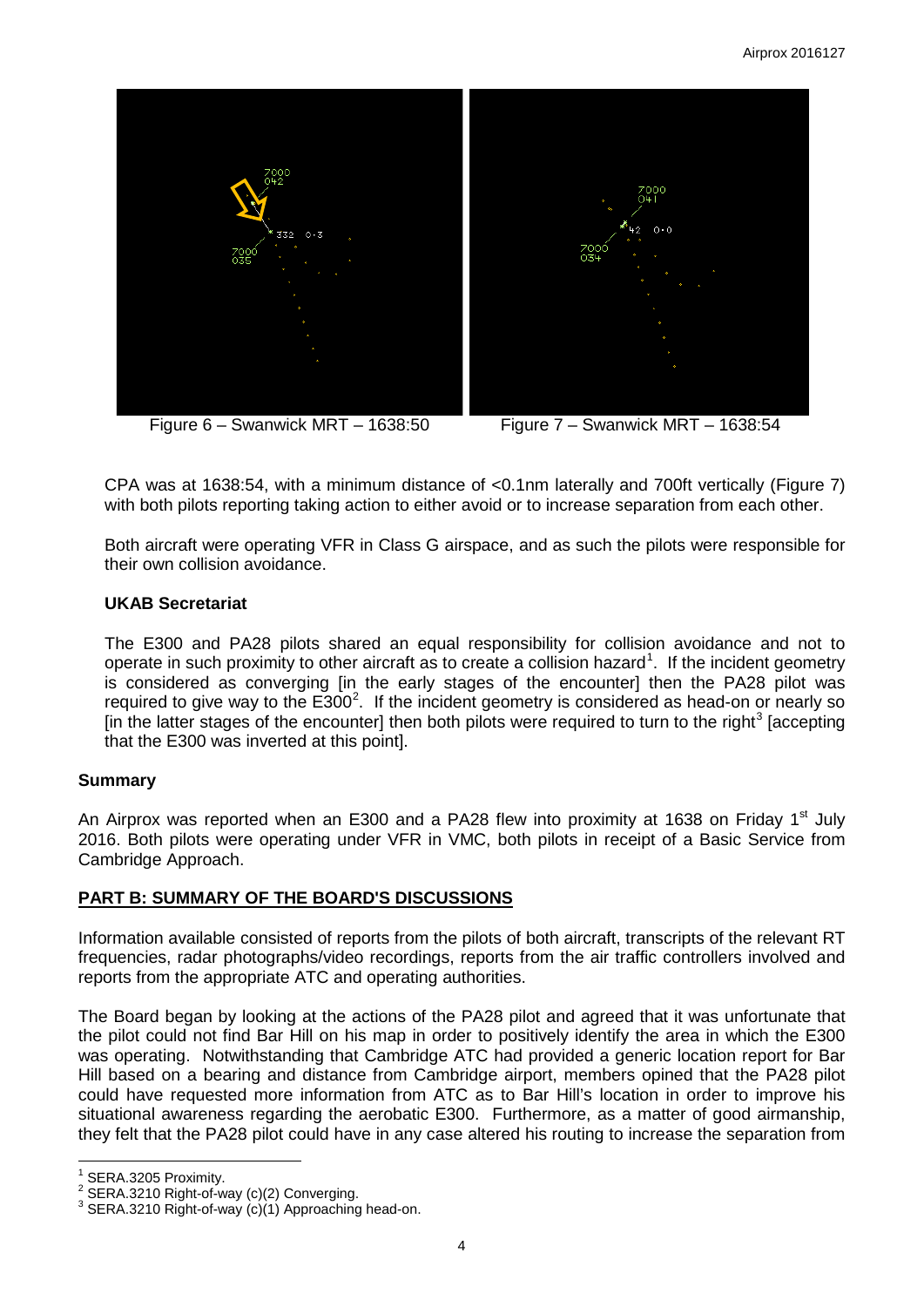the general area that the E300 was carrying out aerobatics; such a small deviation from his track would not have increased the track miles on his route by very much. The Board noted that the PA28 pilot was visual with the E300 prior to its pilot commencing his aerobatic manoeuvre and, knowing that the E300 was conducting aerobatics, members felt that the PA28 pilot could have acted sooner to increase the separation between the aircraft.

The Board then looked at the actions of the E300 pilot. Again, they were mindful that the E300 pilot had been informed of the location, height and route of the PA28 and therefore opined that it was not wise to commence his aerobatic manoeuvre until he was visual with it and had ascertained whether or not it was a threat. Part of his safety checks prior to and during aerobatics required the E300 pilot to ensure it was safe to manoeuvre in an area of clear sky; the Board agreed that having been given information that another aircraft was transiting through the area, the E300 pilot was ill-advised to have continued with his high-energy manoeuvres until he had ensured that the PA28 was not a factor; to have done so would have only resulted in a minor delay to the commencement of the aerobatic manoeuvre. That being said, the Board agreed that, when the E300 pilot did become visual with the PA28, he had acted appropriately by stopping his manoeuvre and rolling wings level.

The Board then looked at the barriers that were contributory factors to this Airprox and decided that:

- **Flight Crew Acting on Information** had been **ineffective** because neither pilot had acted on the information that ATC had given them about the other.
- **Flight Crew Operational Threat Awareness and Management** was only **partially effective** because although they were aware of each other, neither pilot fully assimilated the other aircraft into their dynamic planning.
- **Flight Crew Electronic Warning System and Resolution Action** was deemed to be **not available** because although it was unknown if the E300 had an electronic warning system fitted, the PA28 did not.
- **See and Avoid** had been only partially effective because, although the PA28 saw the E300 in plenty of time (and was aware of its pilot's intentions to conduct aerobatics) he did not actively avoid the E300 until it descended after the top of the loop. Furthermore, and notwithstanding that the E300 would have been belly-up to the PA28 in the latter stages of his turn to position for the loop, the fact was that the E300 pilot did not see the PA28 until he was inverted at the top of his loop and so this had been a late sighting on his behalf.

The Board then considered the cause of the Airprox and agreed that, fundamentally, both pilots could have done more to avoid the conflict occurring if they had acted on the information that they had been given by ATC. That being said, members recognised that, once they had recognised the conflict, both pilots had acted appropriately to resolve the situation. Some members opined that the cause was that the PA28 had flown into conflict with the E300 that he could see and to which he was nominally required to give way. Other members thought the reverse, and that the E300 pilot had flown into conflict with the PA28 by conducting unpredictable high-energy manoeuvres when he knew that the other aircraft was in the vicinity. As a result, the Board agreed that the best description of the incident was that it had been a conflict in Class G resolved by both pilots. Turning to the risk, the Board agreed that safety had been degraded, particularly because the PA28 pilot could not have known what manoeuvre the E300 pilot might have commenced as the 2 aircraft closed in proximity. Nevertheless, because the PA28 pilot had been visual with the E300 throughout, the Board decided that there had been no risk of collision and the risk was therefore assessed as Category C.

## **PART C: ASSESSMENT OF CAUSE AND RISK**